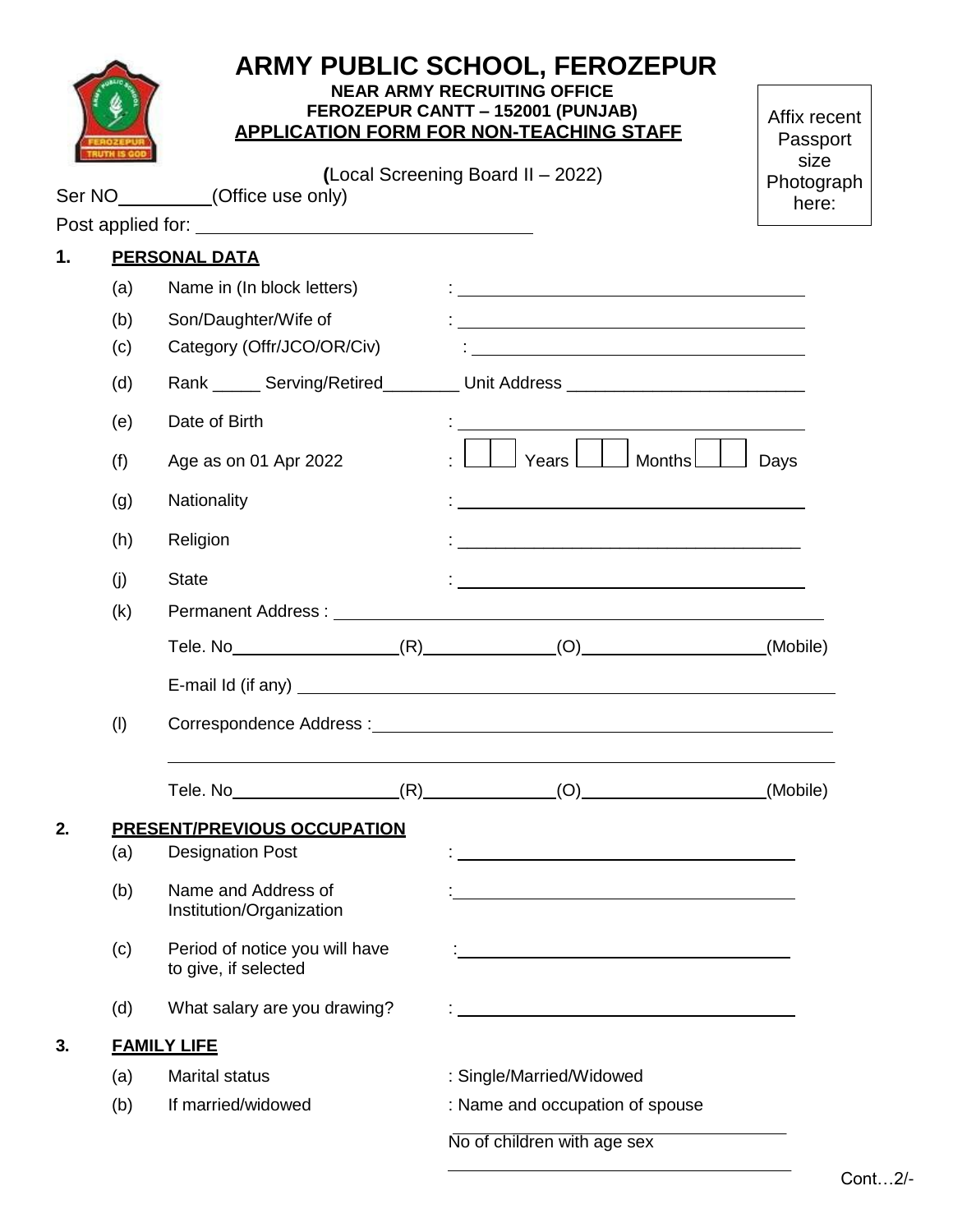Give details of all starting from matriculations of equivalent (Attached attested copies of certificates)

| <b>Examination</b> | Name of                | <b>Subjects</b> | Year of | <b>Marks</b>    | %age/           |
|--------------------|------------------------|-----------------|---------|-----------------|-----------------|
| <b>Passed</b>      | University/            |                 | Passing | <b>Obtained</b> | <b>Division</b> |
|                    | <b>Board/Institute</b> |                 | Exam    |                 |                 |
| 10 <sup>th</sup>   |                        |                 |         |                 |                 |
| 12 <sup>th</sup>   |                        |                 |         |                 |                 |
| B.A/B.Sc/B.Com     |                        |                 |         |                 |                 |
| M.A/M.Sc/M.Com     |                        |                 |         |                 |                 |
|                    |                        |                 |         |                 |                 |
|                    |                        |                 |         |                 |                 |
|                    |                        |                 |         |                 |                 |

5. Training in NCC, Scouting, Music/Art, Dramatics or other such activities, give rank,status/proficiency achieved

6. Merit Scholarship won? if so what ?

7. Language you can read write and speak fluently

(a)  $(b)$  (b)  $(c)$   $-c)$   $-c)$ 

8. Any books/articles written? If so, give their titles/Magazines in which published?

9. Experience: Fill in the particulars in chronological order starting with your first Appt. (Attached attested copies of certificates)

|      | Period |                  | School/College/Other Deptt | Designation |  |
|------|--------|------------------|----------------------------|-------------|--|
| From | To     | Years/Months/Day |                            |             |  |
|      |        |                  |                            |             |  |
|      |        |                  |                            |             |  |
|      |        |                  |                            |             |  |
|      |        |                  |                            |             |  |

#### **10. Aptitude**

- (a) Proficiency in Games
- (b) Other areas
- (c) Hobbies

## **11. HEALTH:**

- (a) What kind of health do you keep?
- (b) Do you need any medical treatment/assistance for the disease you are suffering from if any?

.